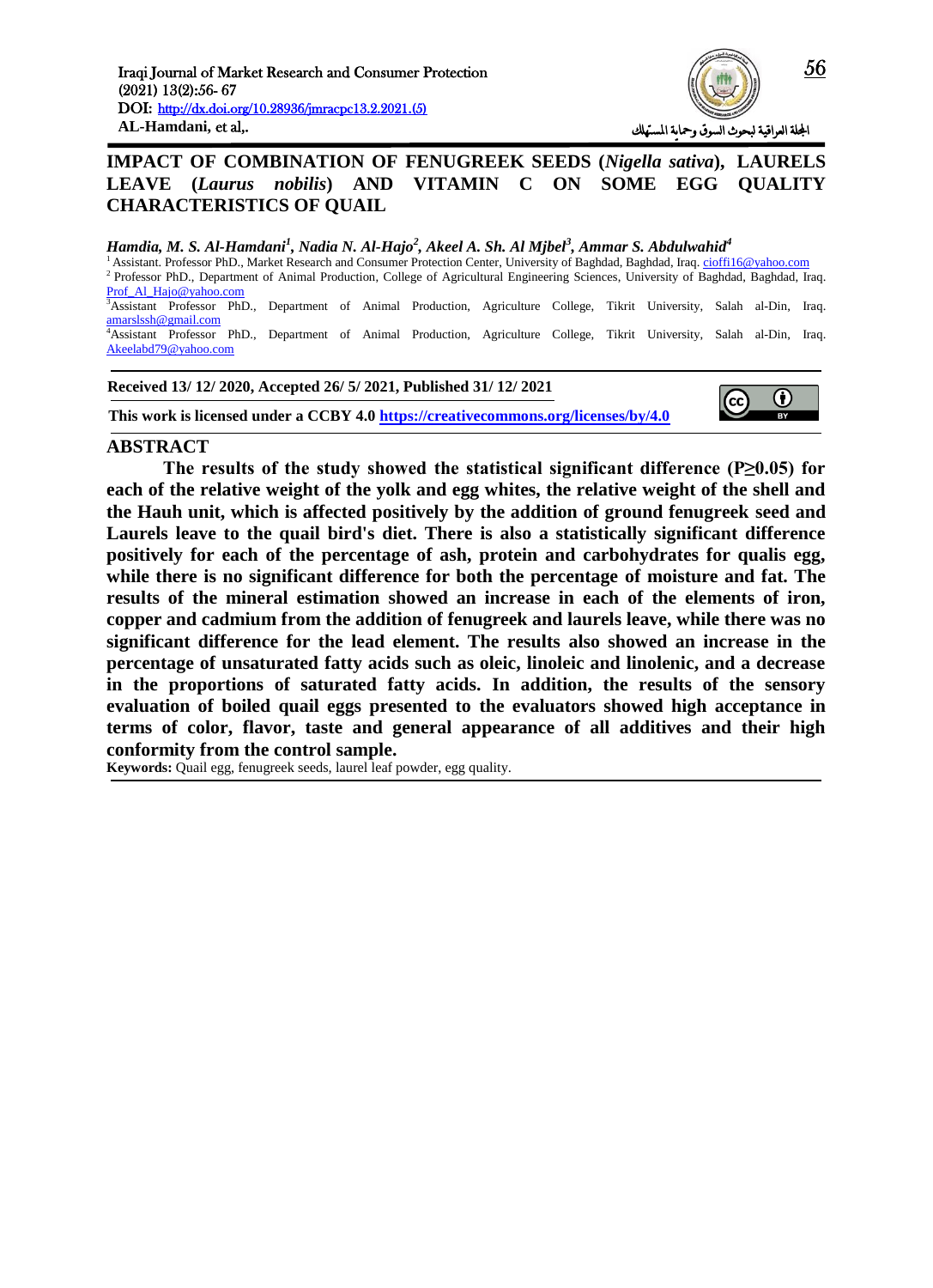

Iraqi Journal of Market Research and Consumer Protection

**حأثٍش ٍضج بزوس اىحيبت )***sativa Nigella***), أوساق اىغاس )***nobilis Laurus* **)وفٍخاٍٍِ C ىيعيف اىحٍىاًّ عيى بعغ خصائص الجودة لبيض طيور السمان** 

> حمدية محد شهوان الحمداني !، نادية نايف الحجو 2، عقيل عبد شليج المجبل'<sup>3</sup>، عمار صلاح الدين عبدالواحد<sup>4</sup> <sup>ا</sup>استاذ مساعد دكتوره، مركز بحوث السوق وحماية المستهلك، جامعة بغداد، بغداد، العراق. <u>cioffi16@yahoo.com</u> <sup>2</sup>استاذ دكتور ، قسم الانتاج الحيواني، كلية الزراعة، جامعة بغداد، بغداد، العراق. <u>prof\_Al\_Hajo@yahoo.com</u> أاستاذ مساعد دكتور ، قسم الانتاج الحيواني، كلية الزراعة، جامعة تكريت، صلاح الدين، العراق. <u>akeelabd79@yahoo.com</u> <sup>4</sup>استاذ مساعد دكتور ، قسم الانتاج الحيواني، كلية الزراعة، جامعة تكريت، صلاح الدين، العراق. <u>amarslssh @gmail.com</u>



**Received 13/ 12/ 2020, Accepted 26/ 5/ 2021, Published 31/ 12/ 2021**

**This work is licensed under a CCBY 4.0<https://creativecommons.org/licenses/by/4.0>**

**اىخالطت**

أظهرت نتائج الدراسة وجود فروق ذات دلالة إحصائية (0.05≤P) لكل من الوزن النسب*ي* للصفار وبياض **, واىخً حأثشث إٌدابٍاً اىبٍغ, اىىصُ اىْسبً ىيقششة ووحذة هى HUAH بإػافت ٍسحىق بزوس اىحيبت واوساق اىغاس فً** غذاء طائر السمان، كما بينت النتائج وجود فروقات ذات دلالة إحصائية ايجابية لكل من نسبة الرماد والبروتين والكربو هيدرات لبيض السمان، بينما لا توجد فروقات معنوية لكل من نسبة الرطوبة والدهون، كما أظهرت نتائج تقدير المعادن زيادة معنوية لكل من عنصر الحديد والنحاس والكادميوم من إضافة مسحوق بذور الحلبة واوراق الغار، بينما لم يكن هناك فرق معنو ي لعنصر الرصاص، كما أظهرت النتائج زيادة فى نسبة الأحماض الدهنية غير المشبعة مثل الأوليكو اللينوليك واللينولينيك وانخفاض نسب الأحماض الدهنية المشبعة، فضلا عن ذلك، أظهرت نتائج التقييم الح*سي* لبيض السمان المسلوق والمقدم للمقيمين بالقبول العالى من حيث اللون والنكهة والمذاق والمظهر العام لجميع الإضافات و مطابقتها العالية لعينة السيطر ة

**اىنيَاث اىَفخاحٍت:** بيض السمان، بروز الحلبت، مسحىق أوزاق الغاز، جىدة البيض.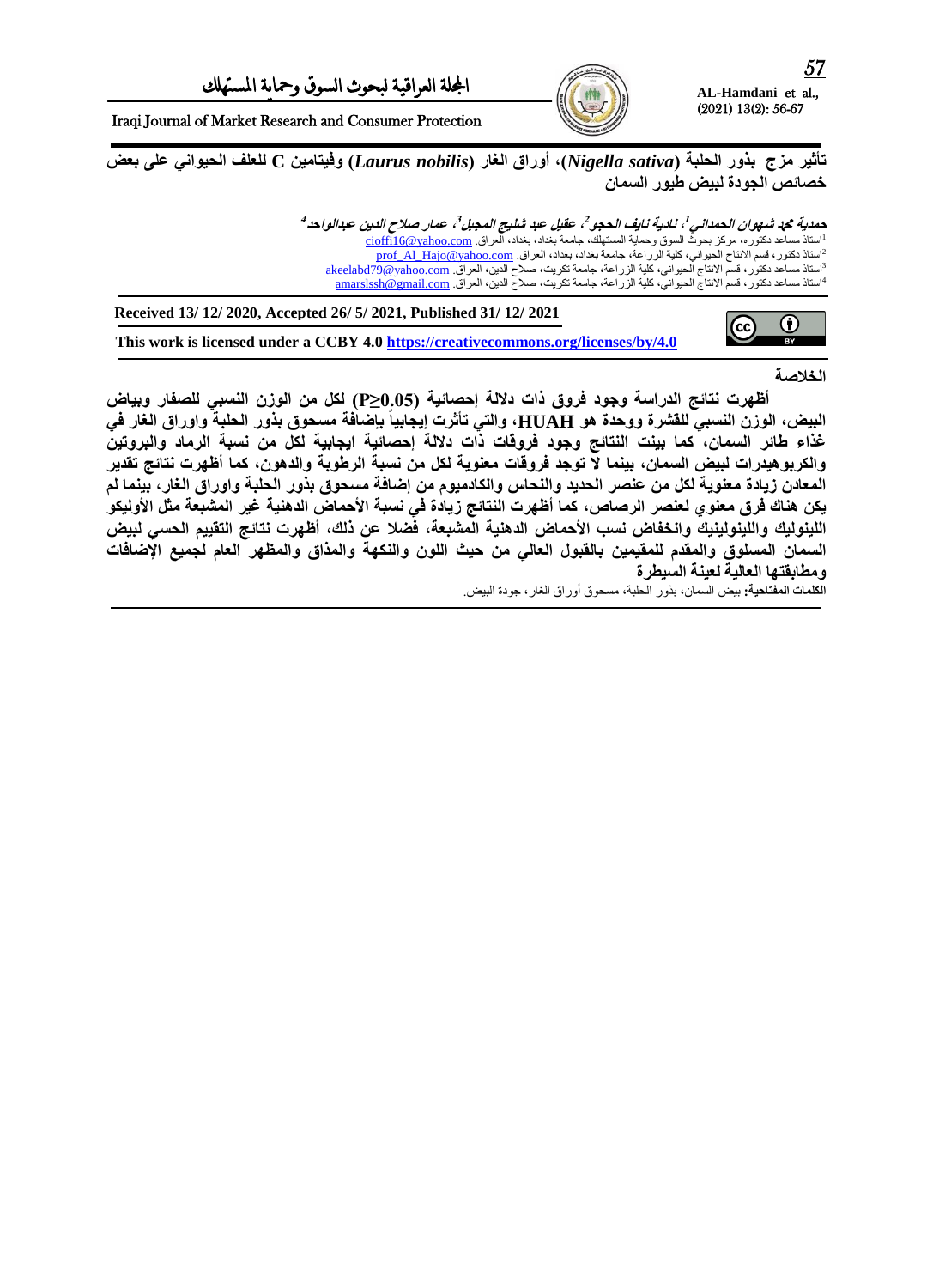Iraqi Journal of Market Research and Consumer Protection



**AL-Hamdani** et al., (2021) 13(2): 56-67

# **INTRODUCTION**

 Poultry meat and eggs are consumed in very large quantities. In particular, the consumption of eggs is increased in very high quantities for use in many food products such as cakes, pastries, pancakes and biscuits, as well as many different food entrees and around the world **(Makkar** *et al.,* **2015; Seham** *et al.,* **2018)**. Chicken eggs contain high-quality essential proteins for human consumption as well as other nutrients from fat, saturated and unsaturated fatty acids, nutrients and antioxidants **(Tolik** *et al.,* **2014; Mohammed & Hussain 2016)**. But increased consumption may lead to high cholesterol, harmful blood, which affects the coronary heart disease and other arterial diseases **(Aziz** *et al.,* **2012; Miranda** *et al.,* **2015)**. Therefore, much scientific research has been conducted to investigate and were used many different herbal ingredients can improve the performance of quail egg quality due to its biological activity and were founded low cholesterol eggs **(Sharifi** *et al.,* **2013; Nosrati** *et al.,* **2017)**. Many efforts and research have found it difficult to select the genetic traits of low-cholesterol chickens, so research has focused on feeding animals and poultry with various grains and leafy plants to reduce cholesterol in eggs or meat **(Rahardja** *et al***., 2010; Abdouli** *et al.,* **2014)**. The seeds of fenugreek and laurel leave are known for their experimental therapeutic benefits for many diseases such as lowering blood sugar, anti-inflammatory, lowering blood cholesterol, defaming heat, anti-microbes and affecting blood qualities **(Tunsaringkarn** *et al.,* **2013)**. Quail birds spread wildly in large parts of the world, particularly Asia, Europe and Africa **(Genchev 2012)**. The first of its hybrids are Japanese, belonging to the *Coturnix C. Japonica* species and used for meat and eggs **(Tunsaringkarn** *et al.,* **2013)**. It has been shown that quail eggs are characterized by high containment of protein and unsaturated fats and vitamins, especially complex B and fine elements, as well as low cholesterol **(Teuşan** *et al.***, 2012)**. Also it was found that quail eggs can help prevent sufferer of liver, kidney or gallbladder stones, and remove these types of stones. Quail eggs have higher nutritional value than those offered by other eggs with they are rich sources of antioxidants, minerals, and vitamins, and give us a lot of nutrition than do other foods **(Shibi** *et al.,* **2016)**. Among the several ingredients attempted are the Fenugreek seeds and Laurel leave have been used due to their many therapeutic effects such as hypoglycemic, hypocholesterolemic, anti-inflammatory, antipyretic, antimicrobial and anthelmintic properties **(Riyed** *et al.,* **2019)**. So, the objective of this study was to evaluate the effect of different concentration dietary addition of Fenugreek seeds and Laurels leave on physic-chemical properties on equal's egg and the extent to which the consumer accepts quail eggs by the sensory properties of eggs.

### **MATERIAL AND METHODS**

#### **Experimental design**

A basal mash form diet for quail (female and males) were gave as in (Table 1). Thereafter, a total number of 380 eight week old quails (*Coturnixcoturnix japonica*) were randomly distributed into 5 groups (60 female and 16 males each) with five replicates per group (13 females and 3 males) and fed for eight week on basal diet involved with combination with different percent of Fenugreek seed (*Nigella sativa*), Laurels leave (*Laurus nobilis*) addition as follow: just a basal diet without any addition as control  $(T_1)$ , 1 g Laurels leave/kg basal diet (T<sub>2</sub>), 2 g Laurels leave/kg basal diet (T<sub>3</sub>), 5 g fenugreek seed and 250 mg of vitamin C/kg basal diet  $(T_4)$ , and 10 g fenugreek seed and 500 mg of vitamin C/kg diet  $(T_5)$  as in (Table 2). These were individually prepared by mixing the classic feed thoroughly with the corresponding ground fenugreek seed and Laurels leave at the combination level. All quails were housed in conventional type cages with dimensions of  $60\times50\times30$  cm<sup>3</sup> and kept under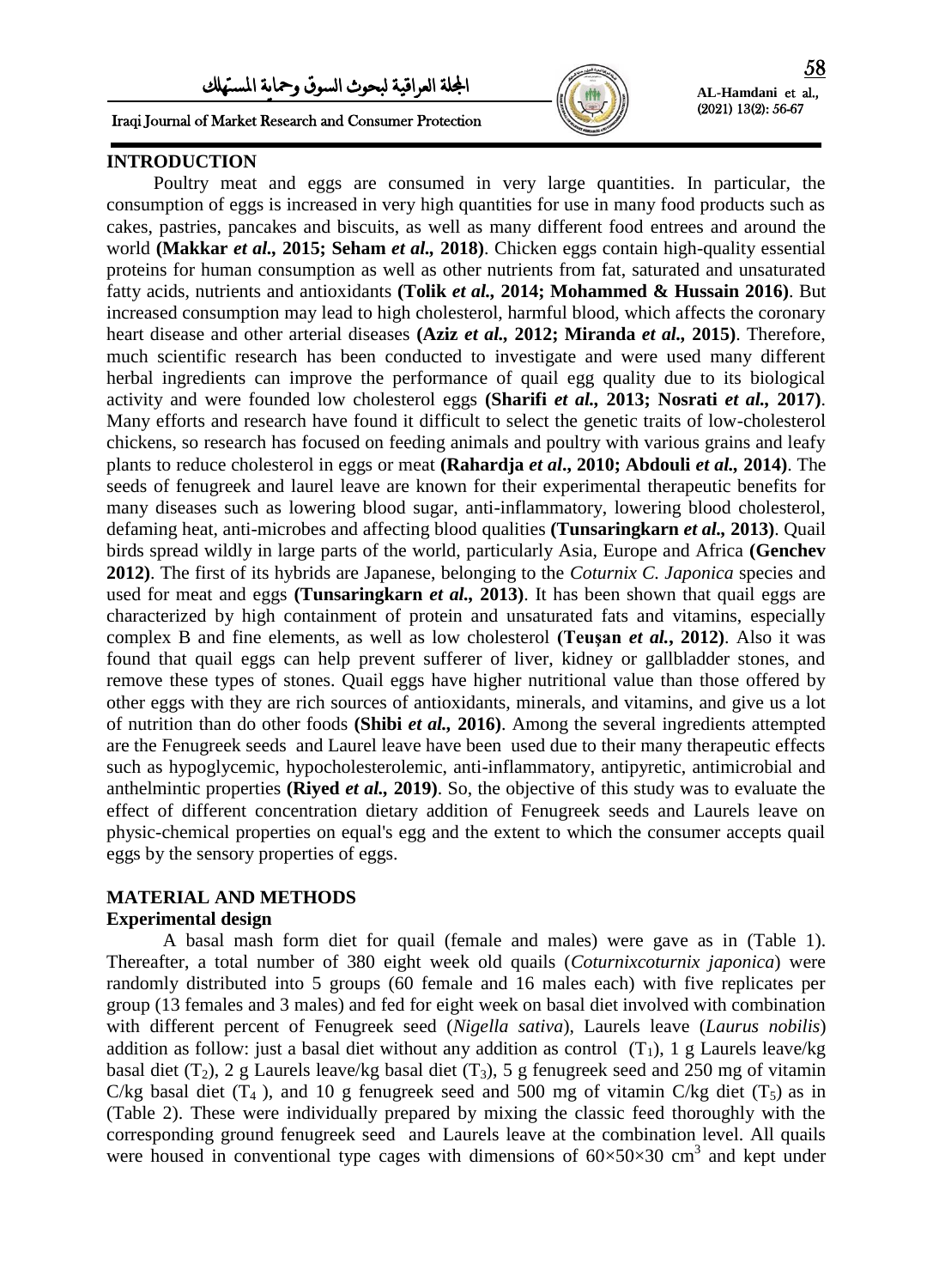

#### Iraqi Journal of Market Research and Consumer Protection

appropriate conditions, also and quail were exposed to 16 h. light/day during the experiment. Feed in mash form and freshwater were add libitum supplied all the time.

| Composition (%)                                |         |  |  |  |  |
|------------------------------------------------|---------|--|--|--|--|
| Corn                                           | 53.10   |  |  |  |  |
| Soybean meal (48% protein)                     | 33.10   |  |  |  |  |
| Oil plant (Sun flower oil)                     | 4.00    |  |  |  |  |
| Premix                                         | 2.50    |  |  |  |  |
| CaCO <sub>3</sub>                              | 7.00    |  |  |  |  |
| <b>NaCl</b>                                    | 0.30    |  |  |  |  |
| Nutrient Concentrations (%)                    |         |  |  |  |  |
| Metabolizable energy ( $MJ$ kg <sup>-1</sup> ) | 2832.73 |  |  |  |  |
| Crude protein $(g kg^{-1})$                    | 20.50   |  |  |  |  |
| Crude fiber $(g kg^{-1})$                      | 3.62    |  |  |  |  |
| $Ca (g kg-1)$                                  | 2.89    |  |  |  |  |
| $P(g kg^{-1})$                                 | 0.40    |  |  |  |  |
| Lysine $(g \text{ kg}^{-1})$                   | 1.12    |  |  |  |  |
| Methionine $(g \ kg^{-1})$                     | 0.47    |  |  |  |  |
| Methionine+cysteine                            | 0.80    |  |  |  |  |

**Table (1):** Ingredients and chemical composition of basal diet**.**

Premix (WAFI) provided the following per kilogram of diet: vitamin A, 440000 IU; vitamin D<sub>3</sub>, 120000 IU; vitamin E (DL-tocopheryl acetate), 1200 mg; K<sub>3</sub> 100 mg; B<sub>1</sub>/thiamin 120 mg; B<sub>2</sub>/riboflavin 280 mg; B<sub>6</sub>/pyridoxine 160 mg; B<sub>12</sub> 1400 mg; folic acid 40 mg; biotin/vitamin H 100 μg; iron 2000 μg; copper 400 μg; Mg 3200μg; zinc 2400 μg; selenium 10 μg; colin chloride 1200 mg and provided lysine 1.6%; methionine 6%; methionine+cystine 6%; Ca 23.2%; available phosphorous 9.3%; Na 4.9%.

**Table (2):** Experiment design**.**

| Treatments | Diet                                                 |
|------------|------------------------------------------------------|
|            | basal diet only                                      |
|            | 1 g Laurels leave /kg diet                           |
| T 3        | 2 g Laurels leave /kg diet                           |
| $\rm T$ .  | 5 g fenugreek seed and 250 mg of vitamin. C/kg diet  |
|            | 10 g fenugreek seed and 500 mg of vitamin. C/kg diet |

### **Fenugreek seed and Laurels leave preparation**

The fenugreek seeds and laurels leaves were obtained from the herbal store in Baghdad in May 2019. Fenugreek seed and Laurels leave were cleaned manually to remove foreign matter and damaged seeds then grounded into fine powder with electrical grinder, and then kept in sealed polyethylene bags until used for different combinations to basal diet for the fourth treatments. It was used Vitamin C (natural vitamin C-1000 mg, Dis. By TEM industries Swedesboro, NJ 08085).

### **Egg preparation**

Intact eggs were collected twice a day. The eggs were sanitized by using 1% sodium hypochlorite solution for 30 seconds **(Alleoni & Antunes, 2004)**. Collect quail eggs daily and transferred to the lab of market research and consumer protection center, university of Baghdad, Iraq. The eggs were placed in refrigerator at 5°C until it used for physic-chemical determination. Five random eggs were individually weighted (replicate 3 times) for all eggs measured.

### **Egg quality characteristics**

Five eggs were individually weighed and broken out onto a flat surface dish where white and yolk height (in mm) was measured precisely by using a micrometer, yolk were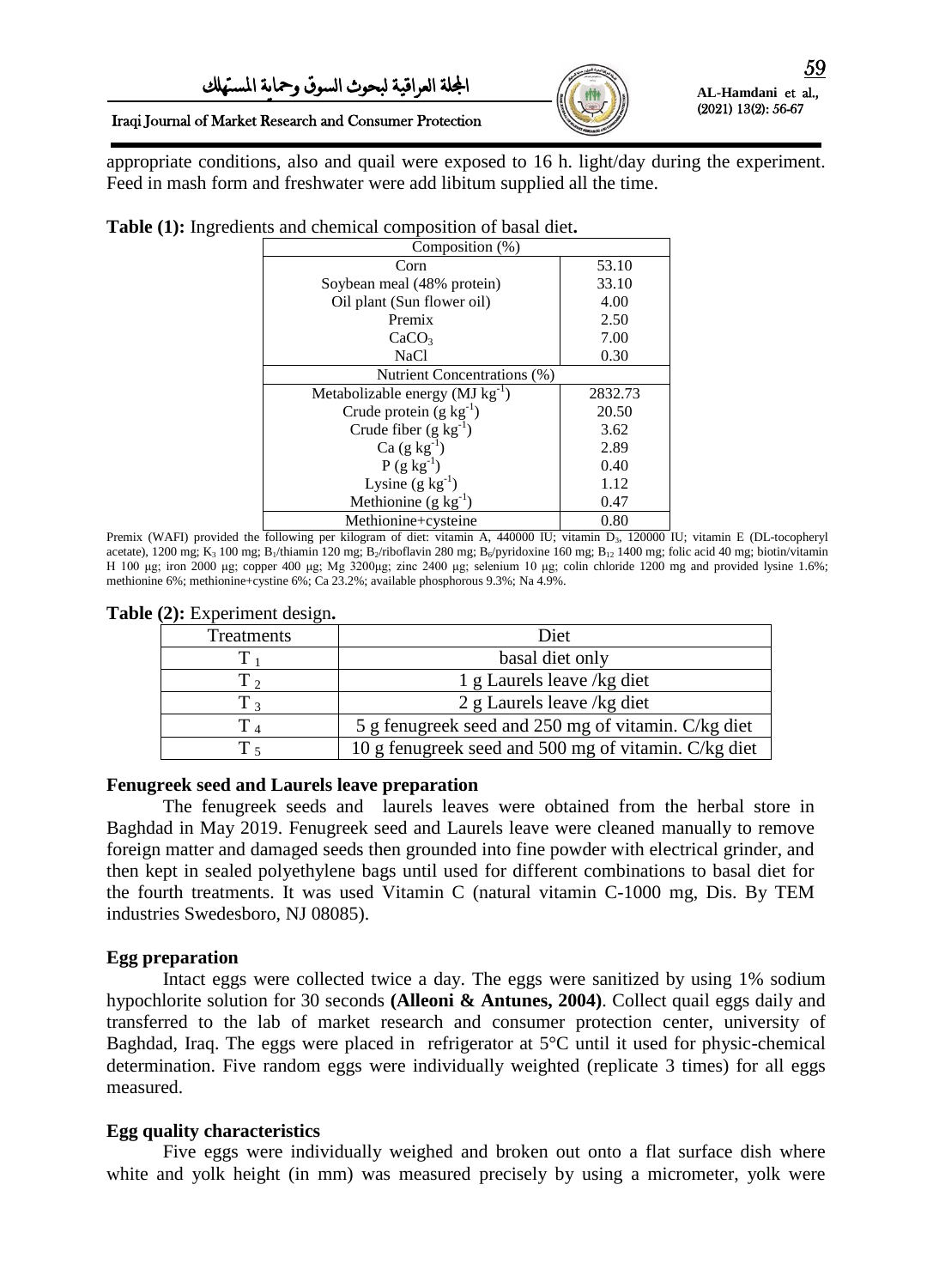# اجمللة العراقية لبحىث السىق ومحاية املستهلك



Iraqi Journal of Market Research and Consumer Protection

separated from the white and then weighed replicate 3 times with a (Sartorius AG Gottingen BL 3100/ Germany) balance. The shells were carefully washed and cleaned of any adhering albumen, dried for 48 hr at room temperature 25°C, then weighed. Albumen weight was calculated by the difference between total egg weight and shell weight plus yolk. Yolk, albumen, and shell percentages were determined in relation to the egg weight, shell thickness without membrane was measured with Vernier Caliper tow sided in  $\mu$ m. Also, yolk color was determined with Swiss La Roche scale scrod from 0-13, 0 were very light yellow and 13 were very dark yellow or orange. Haugh unit, which is one of the factors that are reflecting the internal quality of eggs **(Aboonajmi** *et al.,* **2010)** was measured by using the following equation:

 $Hu = 100 \log (H - 1.7 W 0.037 + 7.57)$ 

Where,  $Hu = Haugh$  unit,  $H = white$  height (mm),  $W = egg$  weight (g)

#### **Chemical analysis of quail eggs**

Whole quail egg analysis were conducted which involved; moisture, crude protein, crude fat, ash, carbohydrates, minerals and fatty acids contents **(AOAC 2000)**. The eggs were washed, carefully opened and homogenized using the hand stirring method for nutrient content determination. The crude protein content was determined using the Kjeldahl method by a factor 6.25 was used to estimate the crude protein content from sample percentage nitrogen. The crude fat content was determined by the Soxhlet extraction method using diethyl ether as the solvent. Total ash content was determined through ashing in scientific laboratory muffle furnace (C Carbolite, Parsons Lane, Hope, S33 6RB, England) at 550°C for 4-5 hr. Carbohydrates expressed by subtractions.

### **Minerals analysis**

Two gram of sample was placed in dry crucible and then desiccate in a muffle furnace (C Carbolite, Parsons Lane, Hope, S33 6RB, England) at 550°C for 4 hr. After cooling the crucible, diluted deionized water and with the addition of 5 mL of hydrochloric acid, boiled, cooled at room temperature, filtered in a volumetric flask capacity of 100 mL, then completed also with deionized water. Then the metals were measured are potassium, magnesium, sodium, iron, and zinc concentrations in the samples were assessed with an atomic absorption spectrophotometer (Schimadzo, AA-7000). Pb, Fe, Cu, Co, Ni, and Cd were determined according to the method **(Lalwani 2011; Tanasorn** *et al.,* **2013)** by using flam atomic absorption (Fame Emission) from company Shimadzo (Model AA-7000), in lab of market research and consumer protection center, University of Baghdad, Iraq.

### **Fatty acid analyses**

For fat content determination lipids were extracted from 10 g egg yolk, then FA were measured by the GC analysis as **(Omri***et al.,* **2015)**.

### **Sensory Evaluation**

The sensory properties of consumers were applied for the boiled quail egg. Ten evaluators who are working in the laboratory of the market research and consumer protection center given free time for the evaluation. The characteristics evaluated were color, flavor, texture and overall acceptability. For each sample, evaluators scored their liking of these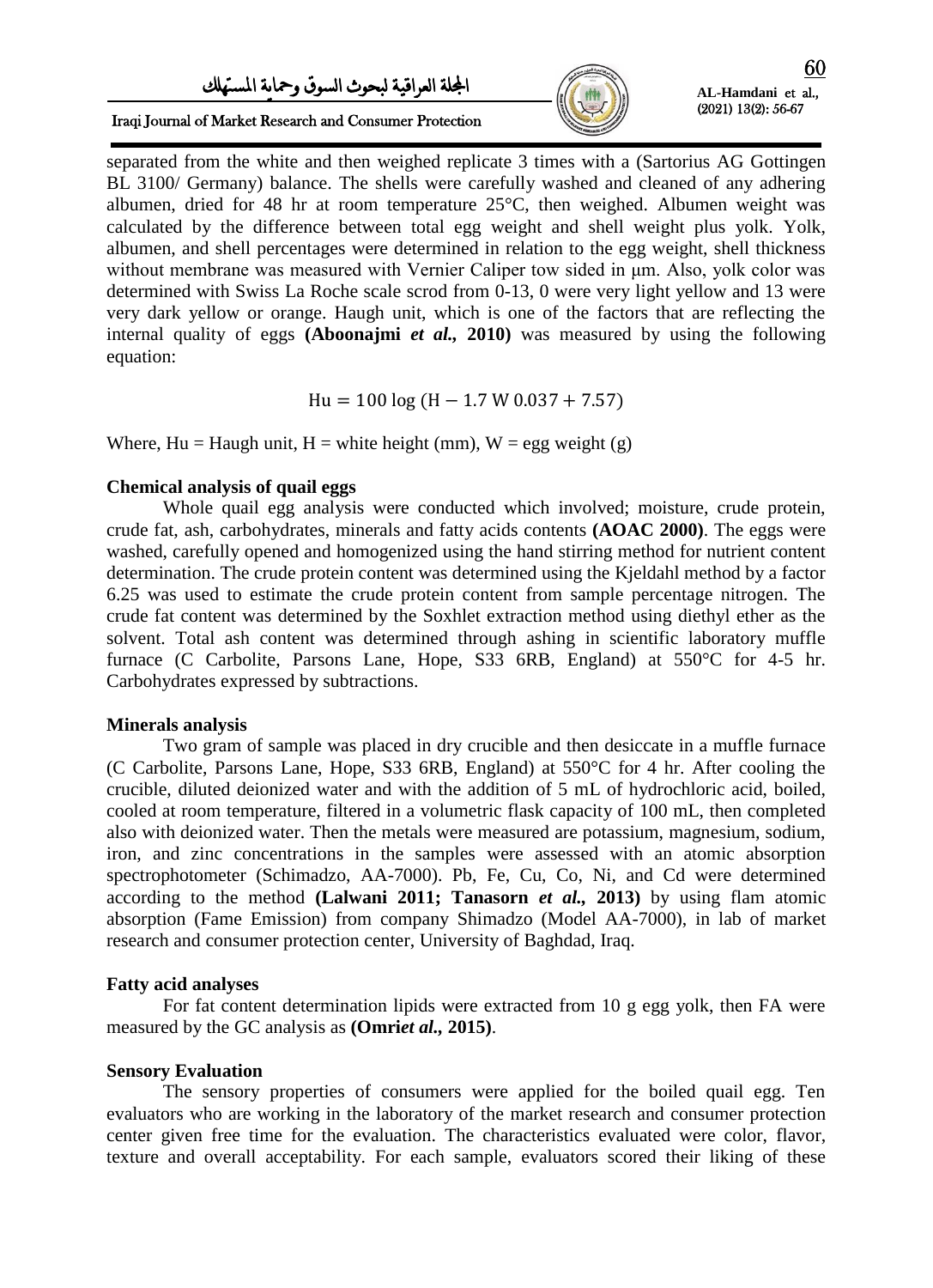

Iraqi Journal of Market Research and Consumer Protection

characteristics using a five-point hedonic scale (1 = dislike very much, 2 = dislike slightly, 3 = neither like nor dislike, 4 = like slightly, 5 = like very much) **(Abdouli***et al.,* **2014)**.

#### **Statistical analysis**

 One way analysis were done using General Linear Model (GLM) procedure of Statistical package SAS version 9.1 **(SAS institute, 2004)**. The portability value were test according to LSD test  $(P \geq 0.05)$ .

### **RESULTS AND DISCUSSIONS**

#### **The physical characteristics of quail egg with different diet treatments**

 The weights of quail eggs and their components are shown in (Table 2). Egg weight is among the most important parameters not only for consumers, but also for egg producers **(Genchev 2012)**. Results of this study showed that the relative weight of the egg was not statistically significant compared to the control. But the relative weight (as a percentage), of eggs yolk and whites was statistically significant (P≥0.05) as in Table 3.Where it was found that the increase in the percentage of addition of laurels leave 1 and 2 g/kg of weight of diet led to an increase in the weight of egg yolk statistically to 4.6 and 5.4 g, respectively, and also increased the relative weight of egg yolk significant ( $P>0.05$ ) statistical increase higher where it was 39.45 and 44.85 increased the proportion of addition laurels leave as it is in (Table 3) compares control treatment. On the other hand, white egg weight (albumen) was statistically higher (p≥ 0.05) reduced to 5.8 and 5.9, and egg whites percentage decreased statistically to 49.74 and 48.17, respectively, compared with control. This result comes in accordance with **(Park** *et al.,* **2018; Habibi** *et al.,* **2019)**. The content of the active ingredients and vitamins of fenugreek seeds and laurel plant, as well as the main components of protein and fats and thanks to the good absorption of birds led to an improvement in the performance of eggs **(Morshedi** *et al.,* **2018)**. Eggshell integrity is important not only from economic point of view, but also with regard to human health safety **(Genchev 2012)**. The egg shell weight was significant higher (p≥ 0.05) lower than the control in the following table, that was similar result with **(Zita** *et al.,* **2013**) reported. Also, the egg shell % were decreased significant (P≥0.05) to 9.94 and 9.42 for 5 g and 250 mg vitamin C and 10 g and 500 mg vitamin C of fenugreek supplemented diet compared with control group. **Alasahan** *et al.* **(2015)** and **Hrnèár** *et al.,* **(2014)** also reported lower egg shell percentages 8.74 and 8.89%. Thus reduction may be due to incubation process is less successful that's effect shell to be thinner than average, eggs shape are more rounded rather than pointed, and the egg contents not firm as presented by **(Azouz 2020)**. As well as the percentage of the Haugh unit is found to be statistically significant (P≥0.05) decreased in the proportion of the addition of laurel leaf to animal feed and reached to increase the percentage of addition 1 and 2 g/kg higher respectively compared to control. Since Haugh unit is indicator of internal egg quality and this is high in this study for the eggs from all treatments, it can be said that the eggs from these treatments are of good quality. High internal egg quality of quail eggs was also reported by **(Omri** *et al.,* **2015; Abdulwahid** *et al.,* **2018)**. The Haugh unit (Table 2) which is depending on egg weight and albumen height is an expression refers to the albumen quality and hence to the egg quality, the higher Haugh value, the better albumen quality of the egg **(Habibi** *et al.,* **2019)**. High internal egg quality of quail eggs was also reported by **(Omri** *et al.* **2015)**. It was found by adding Laurel leaves to the diet decreased the Haugh unit significantly (P $\geq$ 0.05) compared with control group, also Haugh unit decreased significantly (P≥0.05) by adding 10 g/kg plus 500 mg/kg of vitamin C as shown in (Table 2). The yolk color was affected by adding fenugreek seed and Laurel leaves on quail diet. The color of the yolk is higher by adding Laurels leave compared with control, this may be due to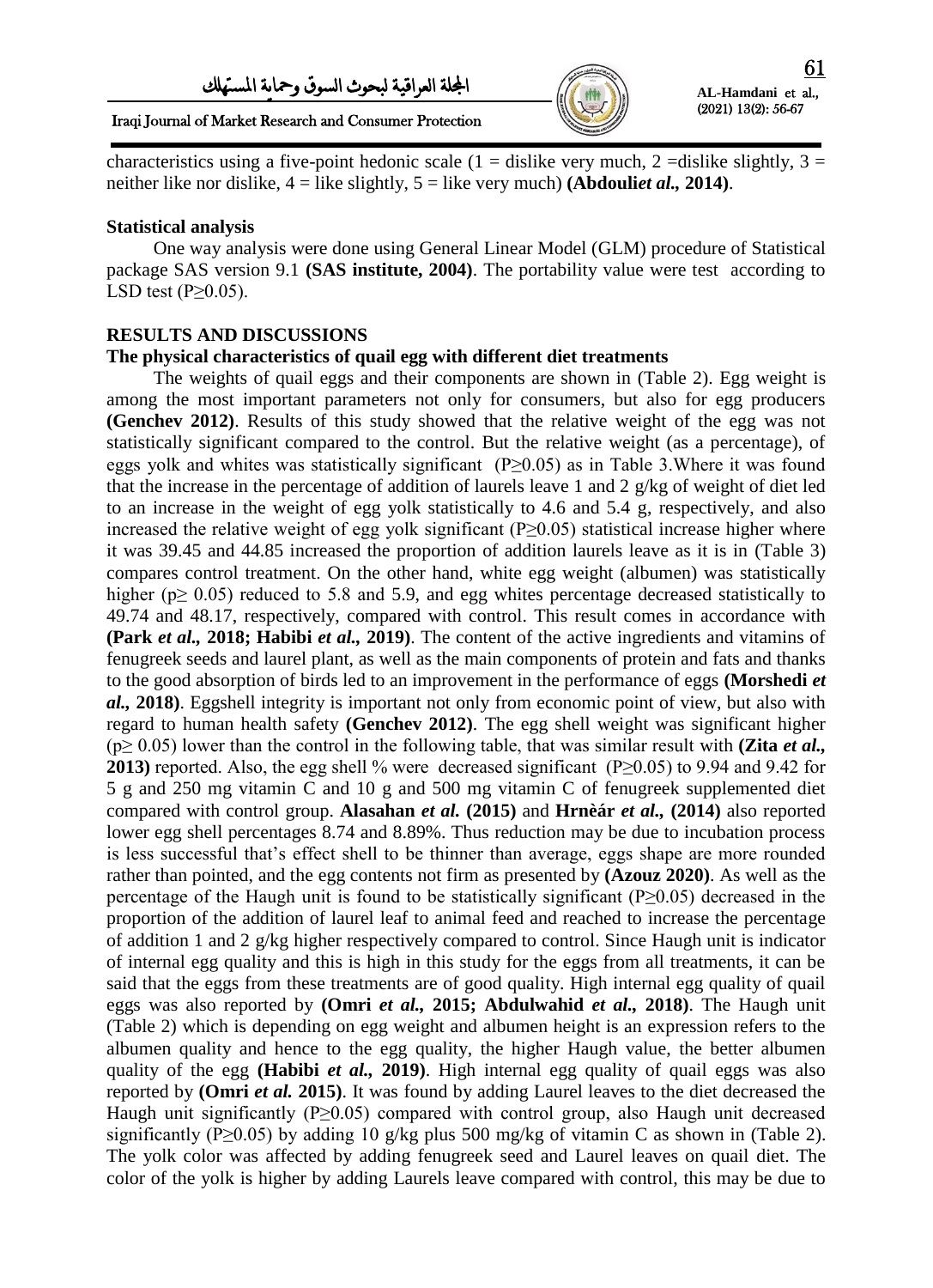

Iraqi Journal of Market Research and Consumer Protection

increase the percent of chlorophyll content in Laurels leave so enhance the yolk color. While, the yolks color increased slightly with fenugreek seed as shown in (Table 2). Similar results were founded by **(Saki** *et al.,* **2014)**.

| Levels of fenugreek and Laurels leave $(\% )$ |         |        |         |        |        |                     |
|-----------------------------------------------|---------|--------|---------|--------|--------|---------------------|
| Components                                    | $T_1$   | $T_2$  | $T_3$   | $T_4$  | $T_5$  | <b>LSD</b><br>value |
| Egg weight $(g)$                              | 11.20   | 11.66  | 12.04   | 11.77  | 11.15  | <b>NS</b>           |
| Yolk weight (g)                               | 3.80    | 4.60   | 5.40    | 6.90   | 6.20   | $1.09*$             |
| Yolk $(\%)$                                   | 33.92   | 39.45  | 44.85   | 58.62  | 46.64  | $4.73*$             |
| Yolk height (mm)                              | 16.1    | 13.8   | 12.7    | 11.5   | 12.8   | $2.94*$             |
| Albumen weight (g)                            | 5.90    | 5.80   | 5.80    | 3.70   | 3.90   | $1.33*$             |
| Egg Albumen (%)                               | 55.10   | 49.74  | 48.17   | 31.44  | 43.95  | $4.84*$             |
| Shell weight (g)                              | 1.40    | 1.25   | 0.84    | 1.17   | 1.05   | $0.447*$            |
| Egg shell $(\%)$                              | 13.10   | 10.72  | 6.89    | 9.94   | 9.42   | $3.52*$             |
| Haugh Unit                                    | 109.391 | 96.150 | 95.9110 | 93.636 | 90.961 | $15.62*$            |
| Yolk Color (LR)                               | 6.60    | 6.86   | 6.90    | 5.35   | 5.06   | <b>NS</b>           |

**Table (3):** Effect of fenugreek and Laurels leave on some egg qualities.

 $T_1$ = control group without any addition;  $T_2$ = who fed 1g Laurel leaf /kg diet;  $T_3$ = who fed 2g Laurel meal /kg diet;  $T_4$ = who fed 5g fenugreek seed and 250mg of vitamin C/kg diet;  $T_5$ = who fed 10g fenugreek seed and 500mg of vitamin C/kg diet.

### **Chemical composition**

 The chemical composition of quail eggs as shown in (Table 4), showed no statistical difference in moisture and ash contents (P>0.05) between the treatments compared with control group. Whereas, the proximate compositions of protein and fat showed highly different by different treatments. Protein content increased significantly (P≥0.05) by adding fenugreek seed and Laurel leaves to standard diet as followed 18.0, 18.6, 19.0 and 19.4 for groups 2, 3, 4 and 5, respectively, compared with control group 1. This result accordance by finding **(Shibi** *et al.,* **2016)**. The content of fat of the quail egg was 34.2% in control group, while by adding the Laurel leaves decreased significantly (P≥0.05) to 33.6 and 33.0 with 1 and 2 g/kg of diet, respectively. In contrast, the percent of fat increased significantly ( $P \ge 0.05$ ) to 34.9 and 35.5% by adding 5 and 10 g fenugreek seed/ kg, respectively. Thus increasing due to the high content of fat in fenugreek seed. This result were similar that founded by **(Tolik** *et al.,* **2014; Azouz 2020)**.

| Levels of fenugreek and Laurels leave $(\%)$ |                 |                 |                 |                 |                 |                     |
|----------------------------------------------|-----------------|-----------------|-----------------|-----------------|-----------------|---------------------|
| Components                                   | $T_{1}$         | $T_{2}$         | T <sub>3</sub>  | $T_{4}$         | $T_{5}$         | <b>LSD</b><br>value |
| Moisture $(\%)$                              | $41.4 \pm 1.58$ | $41.9 \pm 2.07$ | $42.4 \pm 1.52$ | $40.0 \pm 1.37$ | $38.8 \pm 1.04$ | <b>NS</b>           |
| Ash $(\% )$                                  | $5.0 \pm 0.16$  | $4.3 \pm 0.09$  | $4.8 \pm 0.13$  | $5.0 \pm 0.16$  | $5.0 \pm 0.16$  | $0.502*$            |
| Protein $(\%)$                               | $17.4 \pm 0.53$ | $18.0 \pm 0.74$ | $18.6 \pm 0.62$ | $19.0 \pm 0.87$ | $19.4 \pm 0.79$ | $1.833*$            |
| Fat $(\%)$                                   | $34.2 \pm 1.28$ | $33.6 \pm 1.05$ | $33.0 \pm 1.17$ | $34.9 \pm 2.08$ | $35.5 \pm 1.41$ | <b>NS</b>           |
| CHO (%)                                      | $2.0 \pm 0.05$  | $2.2 \pm 0.07$  | $1.2 \pm 0.02$  | $1.1 \pm 0.02$  | $1.3 \pm 0.07$  | $0.651*$            |

**Table (4):** Effect of fenugreek and Laurels leave on some eggs chemical composition.

 $T_1$ = control group without any addition;  $T_2$ = who fed 1 g Laurel leaf /kg diet;  $T_3$ = who fed 2 g Laurel meal/kg diet;  $T_4$ = who fed 5 g fenugreek seed and 250 mg of vitamin C/kg diet; T<sub>5</sub>= who fed 10 g fenugreek seed and 500mg of vitamin C/kg diet.

# **Minerals content**

 The mineral analysis of quail eggs were presented in (Table 5). It was clearly showed that quail eggs have high minerals content with iron and calcium, and the content were increased significantly (P≥0.05) by increasing the percent of fenugreek seed and Laurels leave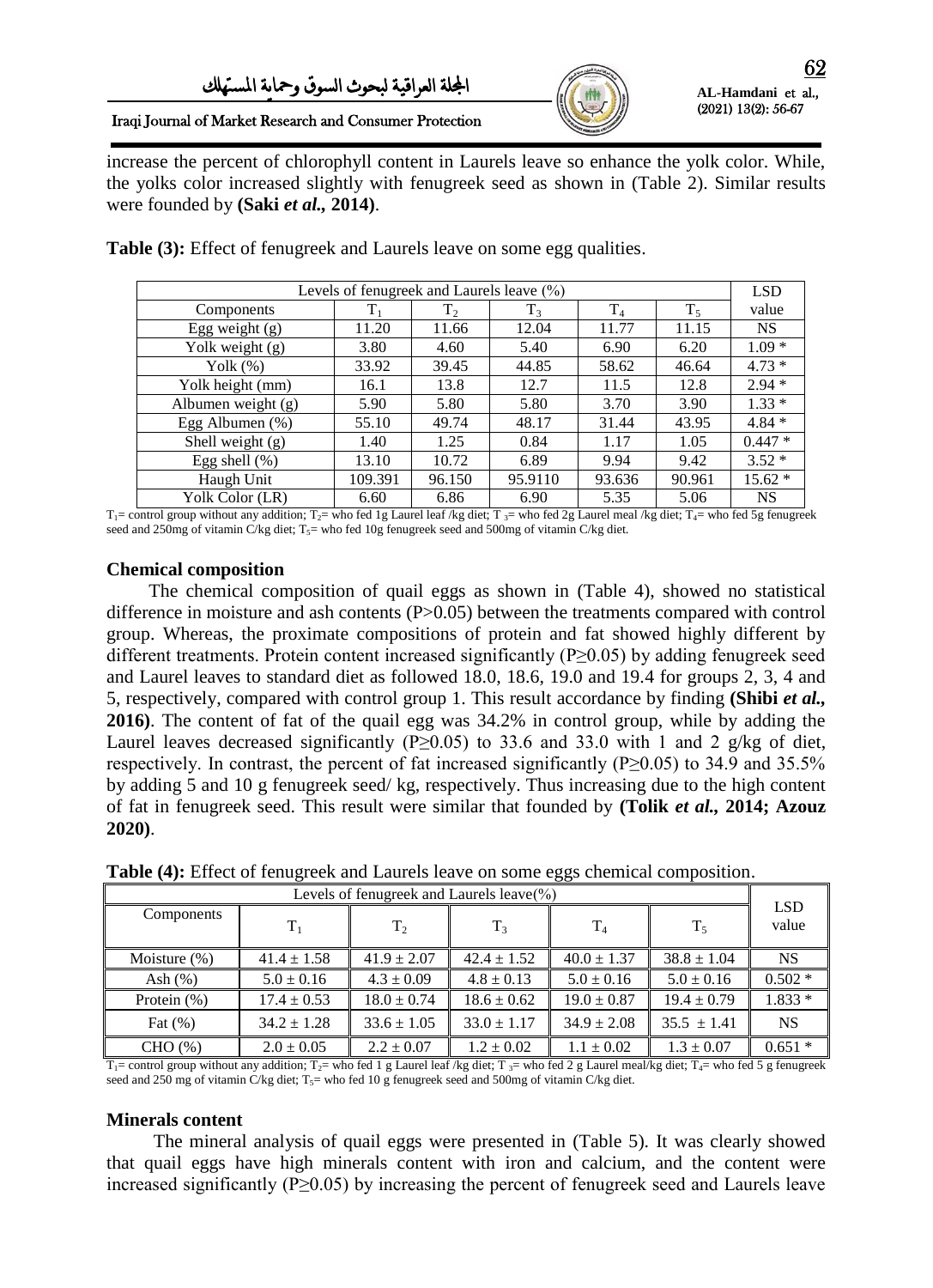

#### Iraqi Journal of Market Research and Consumer Protection

addition, this may be due to these seed and leaves contain a high percentage of iron and calcium. While, heavy metal contamination as Cd, Pb and Ni were very little and less than Iraqi standard quality. This result were similar that founded by **(Abdulwahid** *et al.,* **2018)**.

|                | Minerals content (ppm) |             |             |                         |             |  |  |
|----------------|------------------------|-------------|-------------|-------------------------|-------------|--|--|
| Treatments     | Fe<br>(ppm)            | Cu<br>(ppm) | Cd<br>(ppm) | P <sub>b</sub><br>(ppm) | Ni<br>(ppm) |  |  |
| $T_1$          | 0.2519                 | 1.2778      | 0.0883      | 0.4925                  |             |  |  |
| T <sub>2</sub> | 0.1926                 | 0.7044      | 0.1310      | 0.5871                  |             |  |  |
| T <sub>3</sub> | 0.4593                 | 0.3511      | 0.1594      | 0.6344                  |             |  |  |
| T <sub>4</sub> | 0.3259                 | 0.3178      | 0.0457      | 0.5140                  |             |  |  |
| T <sub>5</sub> | 0.4148                 | 0.3644      | 0.0362      | 0.6430                  |             |  |  |
| LSD value      | $0.107*$               | $0.552*$    | 0.061<br>∗  | <b>NS</b>               |             |  |  |

**Table (5):** Effect of fenugreek and Laurels leave on mineral content of some quail eggs.

 $T_1$ = control group without any addition; T<sub>2</sub>= who fed 1gm Laurel leaf /kg diet; T<sub>3</sub>= who fed 2gm Laurel meal /kg diet; T<sub>4</sub>= who fed 5gm fenugreek seed and 250mg of vit. C/kg diet;  $T_5$ = who fed 10gm fenugreek seed and 500mg of vit. C/kg diet.

#### **Fatty acids composition**

 Quail is the good source of both saturated and unsaturated fatty acids as pointed by **(Augustine** *et al.,* **2018)**. Saturated fatty acids play important role in different biological functions like source of metabolic energy and in cell membrane structure formation. In our studies, we found that boiled quail eggs used in study contain saturated and unsaturated fatty acids. As shown in (Table 6), Palmitic acid (C14:0) is present in higher percent in control group, then decreased significantly (P $\geq$ 0.05) in group 2 that's diet supplemented with 2 g/kg diet which decreased to 26.3%. Also, with 5 g fenugreek and 250 mg of vitamin C, the palmitic acid decreased significantly (P $\geq$ 0.05). While, by increased the fenugreek seed to 10 g and 500 mg of vitamin C to each kg of diet, the saturated palmitic acid increased compared with control, followed by stearic acid (C18:0) as shown in (Table 6). Also, it was shown clearly quail egg contain good percent of unsaturated oleic acid 39.05 in control group. By adding 1 and 2 g of Laurel leaves increased significantly ( $P \ge 0.05$ ) which were 44.45 and 43.01, respectively. In addition of that, it was shown that by adding 10 g of fenugreek with 500 mg of vitamin C increased the linoleic acid to 19.87%, while other groups 1, 2, 3, and 4 shows neglected contents **(Bayomy** *et al.,* **2017)**. It is similar with results reported by **Omri** *et al.*  **(2019); Reda** *et al.* **(2020)**. They found that Palmitic acid (C16:0) was the major fatty acid, followed by stearic acid (C18:0) Whereas Oleic (C18:1) was highest value in all fatty acids, also, they reported that Quail eggs have lower content of polyunsaturated fatty acid 25.1% than chicken eggs 31.3%. It is possible to conclude that it is possible to improve the content of quail eggs from monounsaturated and di unsaturated fatty acids and reduce the proportion of saturated fatty acids by fortifying the food provided to birds with seeds and medicinal herbs such as the fenugreek seeds and laurels leave. This result accordance by finding **(Tatiana** *et al.,* **2013; Omri** *et al.,* **2015)**.

**Table (6):** Effect of fenugreek and Laurels leave on fatty acid composition of some eggs .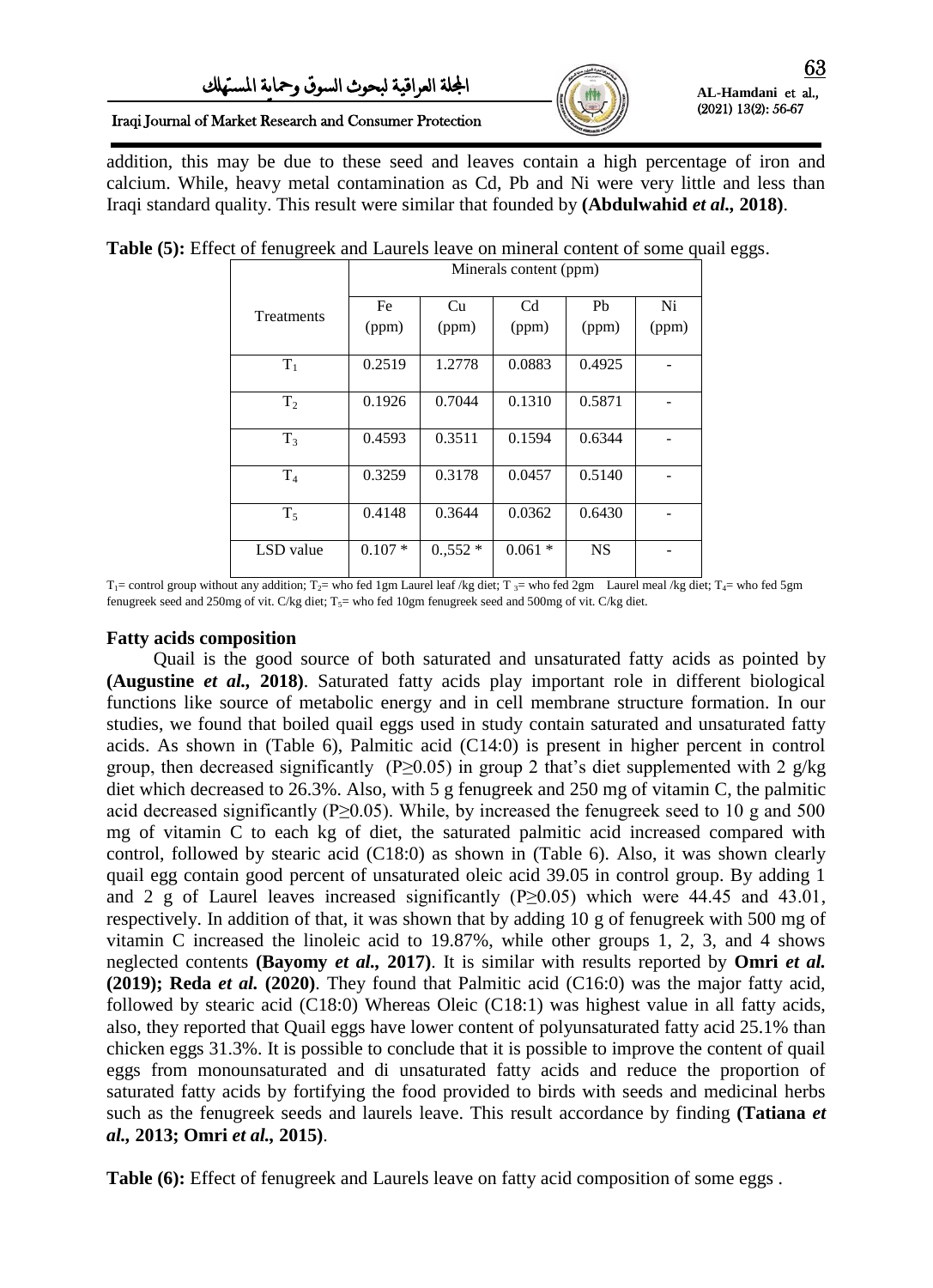

Iraqi Journal of Market Research and Consumer Protection

|                        | Levels of fenugreek and Laurels leave $(\%)$ |         |       |       |       |                     |
|------------------------|----------------------------------------------|---------|-------|-------|-------|---------------------|
| Fatty acid (%)         | $\rm{T}_1$                                   | $T_{2}$ | $T_3$ | $T_4$ | $T_5$ | <b>LSD</b><br>value |
| Palmitic $C_{16}$      | 28.20                                        | 27.42   | 26.31 | 25.44 | 27.25 | <b>NS</b>           |
| Palmiloleic $C_{16:1}$ | 3.92                                         | 5.51    | 4.18  | 3.42  | 4.73  | <b>NS</b>           |
| Stearic $C_{18}$       | 8.98                                         | 7.79    | 8.23  | 39.09 | 6.74  | $11.49*$            |
| Oleic $C_{18:1}$       | 39.05                                        | 44.95   | 43.01 | 22.16 | 10.32 | $7.64*$             |
| Linoleic $C_{18:2}$    | 19.00                                        | 13.15   | 17.17 | 20.56 | 30.49 | $3.42*$             |
| Linolenic $C_{18:3}$   | 2.50                                         | 2.71    | 2.80  | 17.23 | 19.87 | $3.96*$             |

 $T_1$ = control group without any addition;  $T_2$ = who fed 1g Laurels leave/kg diet;  $T_3$ = who fed 2 g Laurel meal/kg diet;  $T_4$ = who fed 5g fenugreek seed + 250mg of vitamin C/kg diet;  $T_5$ = who fed 10 g fenugreek seed + 500 mg of vitamin C/kg diet.

#### **Sensory properties**

 Sensory properties was conducted to measure the organoleptic characteristics of sense organic, which include color, taste, odor, flavor and overall acceptance of boiled quail eggs. All the necessary general precautions have been taken for the taste tests in terms of providing the right atmosphere, providing water bottles, drying wipes, suitable light, Quiet….etc. Evaluation of sensory properties of boiled quail eggs are shown in (Table 7). In general, the assessment of panelists indicates high like ability, perhaps most people now care and by the belief that these do not contain cholesterol or its content is irrelevant and greater value nutritious. The results of the study came close to what was found by the study **(Abdouli** *et al.,* **2014)**. Although, it was found fenugreek seed supplementation with vitamin C significantly decreased (P≥0.05) compared with laurels leave especially the color of egg yolk was very pale and the egg albumin was been spread when egg was broken **(Benakmoum** *et al.,* **2013)**.

**Table (7):** Effect of fenugreek and Laurels leave on sensory properties of some boiled quail eggs.

|                          | Treatments |       |       |                |       |                     |
|--------------------------|------------|-------|-------|----------------|-------|---------------------|
| Properties               | $T_1$      | $T_2$ | $T_3$ | T <sub>4</sub> | $T_5$ | <b>LSD</b><br>value |
| Color                    | 4.2        | 4.5   | 4.5   | 4.3            | 3.6   | $0.782 *$           |
| Taste                    | 4.4        | 4.6   | 4.5   | 4.3            | 4.5   | NS                  |
| Odor                     | 5.0        | 4.6   | 4.6   | 4.5            | 4.5   | NS                  |
| Flavor                   | 4.3        | 4.4   | 4.5   | 4.2            | 4.2   | NS                  |
| Texture                  | 4.5        | 4.6   | 4.6   | 4.6            | 4.5   | NS                  |
| Overall<br>acceptability | 4.5        | 4.6   | 4.6   | 4.0            | 4.0   | <b>NS</b>           |

 $T_1$ = control group without any addition;  $T_2$ = who fed 1 g Laurel leaf/kg diet;  $T_3$ = who fed 2 g Laurels leave/kg diet;  $T_4$ = who fed 5g fenugreek seed + 250 mg of vitamin C/kg diet; T<sub>5</sub>= who fed 10 g fenugreek seed + 500 mg of vitamin C/kg diet.

### **CONCLUSION**

It was found the significant (P≥0.05) differences were found in egg, shell, albumen and yolk weights by adding different percent of fenugreek seed and Laurel leaf. In addition, it was found that the addition of fenugreek seed and Laurel leaves to poultry feed led to raise the proportion of monounsaturated fatty acids, such as oleic and linoleic, and it is not insignificant (P≥0.05) in relation to blood serum lipid profile (notably the decrease in undesirable lowdensity cholesterols VLDLs and LDLs. Also, it was found no significant (P≥0.05) differences among different treatment on sensory characteristics compared with control, that means a high acceptable by panelists. Therefore, it is necessary to encourage and transfer this knowledge to the people so that they can obtain many benefits of healthy food and may be part of the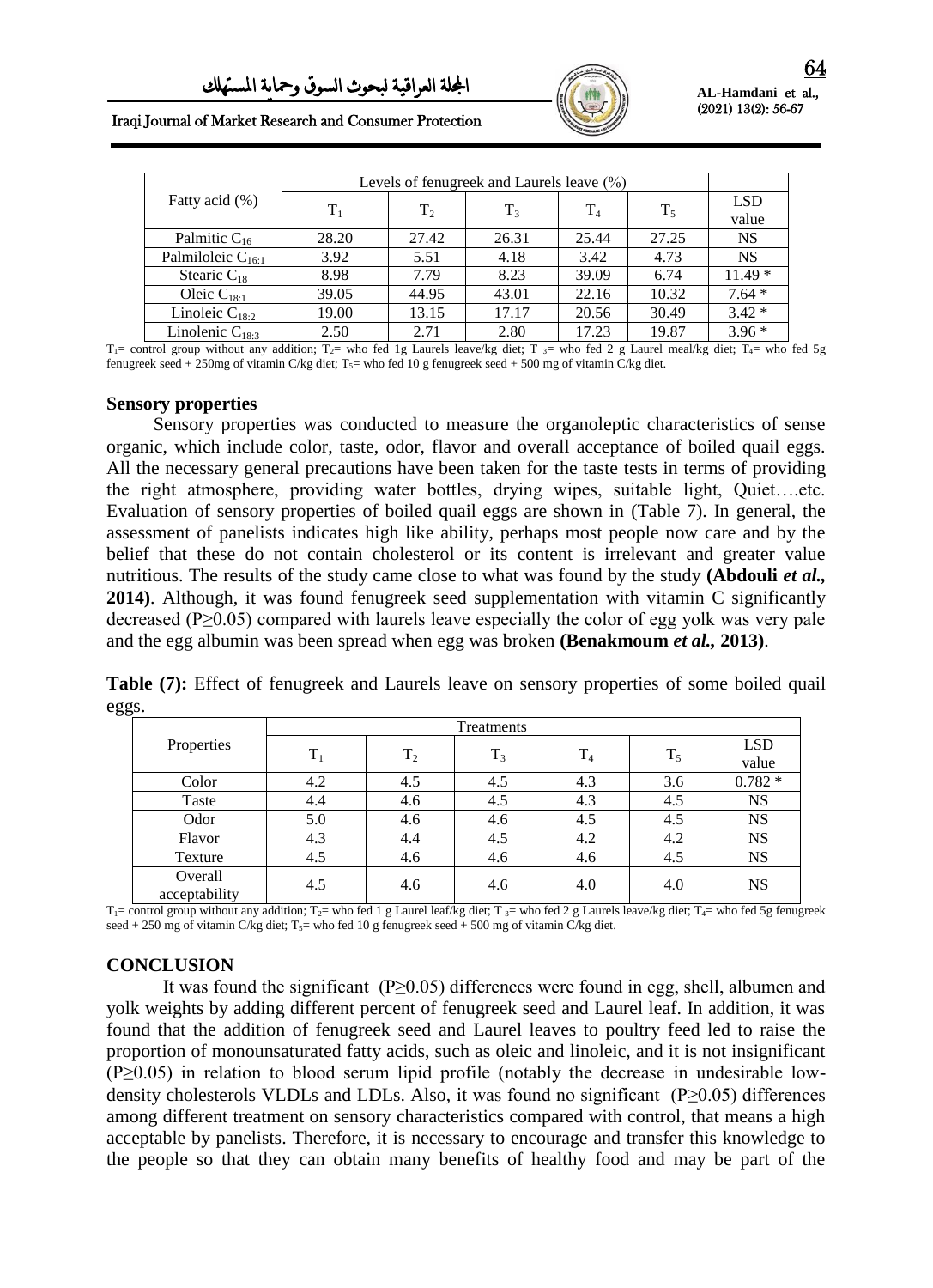

(2021) 13(2): 56-67

Iraqi Journal of Market Research and Consumer Protection

solution of many nutritional problems, especially in developing countries to enable them to obtain essential animal proteins and health from eating healthy quail egg safe health.

# **REFERENCES**

- 1. Abdouli, H., Haj-Ayed, M., Belhouane, S. & Hcini, E. (2014). Effect of feeding hens egg yolk cholesterol*. Journal of New Sciences,* 3, 1-9.
- 2. Abdulwahid, A., Hasan, M. & Raouf, S. (2018). Effect of adding two (*Curcuma longa*) levels of curcuma on some productive and physiological characteristics for quail Japanese. *Iraqi Journal of Market Research and Consumer Protection,* 10(2), 92-100.
- 3. Aboonajmi, M., Akram, A., Nishizu, T., Kondo, N., Setarehdan, SK. & Rajabipour, A. (2010). An ultrasound based technique for the determination of poultry egg quality. *Research in Agricultural Engineering,* 56(1), 26-32.
- 4. Alasahan, S. L. (2015). Determination of some external and internal quality traits of Japanese quail (*Coturnix coturnix japonica*) eggs on basis of eggshell color and spot color. *Eurasian Journal of Veterinary Sciences,* 31(4), 235-241.
- 5. AOAC. (2000). *Official Methods of Analysis of The Association of Official Analytical Chemists*.  $16<sup>th</sup>$  ed., Washington, DC, USA.
- 6. Augustine, J., Crispen, P., Kudakwashe, C., Philip, T., Bash, E., Ulbricht, C., Kuo, G., Szapary, P. & Smith, M. (2018). Nutritional compositions of Japanese quail (*Coturnix coturnix japonica*) breed lines raised on a basal poultry ration under farm conditions in Ruwa, Zimbabwe. *Food Science and Technology*, 4, 1-8.
- 7. Aziz, Z., Cyriac, S., Beena, V. & Philomina, P. (2012). Comparison of cholesterol content in chicken, duck and quail eggs. *Journal of Veterinary Animal Science,* 43, 64-66.
- 8. Azouz, H. M. (2020). Effects of dietary turmeric and fenugreek powder supplementation on productive performance of local laying hens. *Egyptian Poultry Science,* 40(1), 243-258.
- 9. Bayomy, H. M., Rozan, M. A. & Mohammed, G. M. (2017). Nutritional composition of quail meatballs and quail pickled eggs. *Journal of Nutrition and Food Sciences,* 7(2), 1-5.
- 10. Benakmoum, A., Larid, R. & Zidani, S. (2013). Enriching egg yolk with carotenoids and phenols. *World Academic Science and Engineering Technology,* 79, 172-177.
- 11. Chandrasekara, K. and Shahidi, F. (2011). Effect roasting on phenolic content and antioxidant activities of whole cashew nuts, kernels, and test. *Journal of Agricultural and Food Chemistry,* 59(9), 5006-5014.
- 12. Genchev, A. (2012). Quality and composition of Japanese quail eggs (*Coturnix japonica*). *Trakia Journal of Sciences,* 10(2), 91-101.
- 13. Habibi, H., Najmeh, G. & Mohammad, A. (2019). Evaluation of dietary medicinal plants and algae in laying Japanese quails. *Journal of World Poultry Research,* 9(2), 82-88.
- 14. Hrncar, C., Hanusová, E., Hanus, A. & Bujko, J. (2014). Effect of genotype on egg quality characteristics of Japanese quail (*Coturnix japonica*). *Slovak Journal of Animal Science,*  47(1), 6-11.
- 15. Lalwani, P. (2011). Quail Egg Nutrition. *http://www.buzzle.com/articles/quaileggnutrition.html Accessed 15th April 2012*.
- 16. Makkar, H., Tran, H., Heuzé, V., Reverdin, S., Lessire, M., Lebas, F. & Ankers, P. (2015). Seaweeds for livestock diets: a review. *Animal Feed Science and Technology,* 212, 1-17.
- 17. Miranda, J., Anton, X., Redondo-Valbuena, C., Roca-Saavedra, P., Rodriguez, J., Lamas, A., Franco, C. & Cepeda, A. (2015). Egg and egg-derived foods: effects on human health and use as functional foods. *Nutrients,* 7(1), 706-29.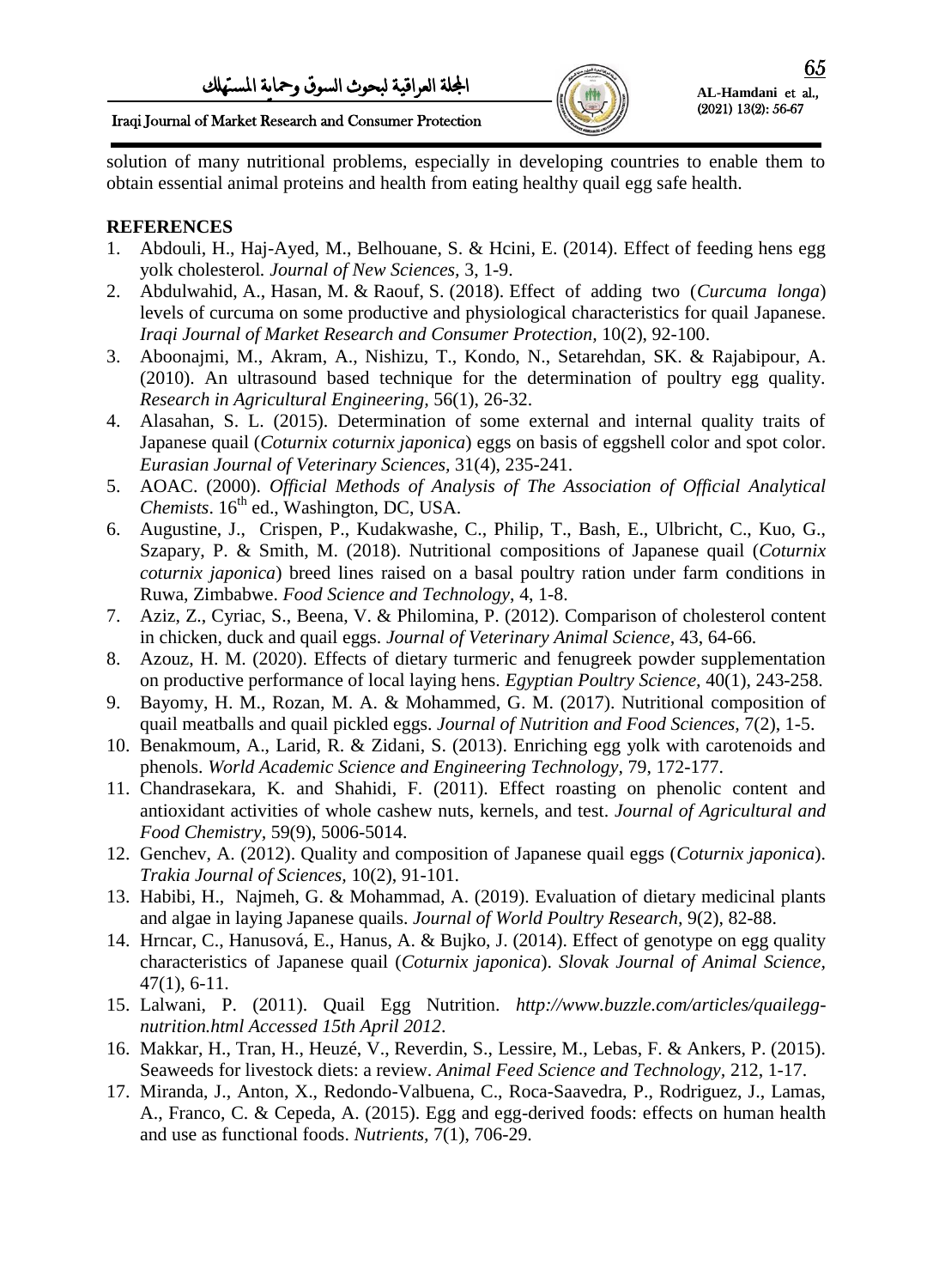

Iraqi Journal of Market Research and Consumer Protection

- 18. Mohammed, S. K. & Hussain, W. A. (2016). The net effect of the nominal protection coefficients in the production of table eggs and poultry meat in Iraq for the period 1990- 2013*. Iraqi Journal of Market Research and Consumer Protection,* 8(1), 175-188
- 19. Morshedi, V., Nafisi, B., Sotoudeh, E., Azodi, M. & Hafezieh, M. (2018). Nutritional evaluation of *Gracilaria pulvinata* as partial substitute with fish meal in practical diets of barramundi (*Lates calcarifer*). *Journal of Applied Phycology,* 30(1), 619-628.
- 20. Nosrati, M., Javandel, F., Camacho, L., Khusro, A., Cipriano, M., Seidavi, A. & Salem, A. (2017). The effects of antibiotic, probiotic organic acid, vitamin C, and *Echinacea purpurea* extract on performance, carcass characteristics, blood chemistry, microbial, and immunity of broiler chickens. *Journal of Applied Poultry Research,* 26(2), 295-306.
- 21. Omri, B., Mourou, I., Abdouli, H. & Tayachi, L. (2015). Effect of fenugreek seed supplementation on Hen's egg fatty acids profile and atherogenic and thrombogenic health lipid indices. *Journal of New Science,* 2, 405-410.
- 22. Omri, B., Manel, B., Jihed, Z., Durazzo, A., Lucarini, M., Romano, R., Santini, A. & Abdouli, H. (2019). Effect of a combination of fenugreek seeds, linseeds, garlic and copper sulfate on laying hens performances, egg physical and chemical qualities. *Foods,* 8(311), 1-10.
- 23. Park, J., Kim, Y. & Kim, I. (2018). Egg production, egg quality, blood profiles, cecal microflora and excreta noxious gas emissionin laying hens fed with fenugreek (*Trigonella foenum-graecum* L.) seed extract. *Journal of Poultry Science,* 55, 47-53.
- 24. Payam, S., Shere, M., Bnar, F., Sardar, Y. & Alaa, A. (2016). Effect of some feed additives on quality and chemical composition of local quails eggs. *International Journal of Advances in Science Engineering and Technology,* 4(3), 194-197.
- 25. Rahardja, D., Hakim, M. & Pakiding, W. (2010). Lestari vs. Hypocholesterolemic effect of garlic powder in laying hen: low cholesterol egg. *Journal of Indonesian Tropical Animal and Agriculture,* 35, 16-21.
- 26. Reda, F., El-Kholy, M., Abd El-Hack, M., Taha, A., Othman, S., Allam, A. & Alagawany, M. (2020). Does the use of different oil sources in quail diets impact their productive and reproductive performance, egg quality, and blood constituents?. *Poultry Science,* 99, 3511- 3518.
- 27. Riyed, K., Majid, H. & Mohammed, H. (2019). Effect of adding some medical plants on some productive performance traits of Japanese quail. *Series: Earth and Environmental Science* 388, 012026 *International Conference on Agricultural Sciences, IOP Publishing Conf.*
- 28. Saki, A. A., Rabet, M., Zamani, P. & Yousefi, A. (2014). The effects of different levels of pomegranate seed pulp with multi‐enzyme on performance, egg quality and serum antioxidant in laying hens. *Iranian Journal of Applied Animal Science,* 4(4), 803-808.
- 29. SAS. (2012). *Statistical Analysis System, User's Guide. Statistical. Version* 9.1<sup>th</sup> ed., SAS. Inst. Inc. Cary. N.C. USA.
- 30. Seham, F., Eman, R., Mohammed E. & Sanad, T. (2018). Effect of sun dried tomato pomace (SDTP) supplementation on productive and economic efficiency of laying Japanese quail. *Benha Veterinary Medical Journal*, 34(3), 330-337.
- 31. Sharifi, S., Khorsandi, S., Khadem, A., Salehi, A. & Moslehi, H. (2013). The effect of four medicinal plants on the performance, blood biochemical traits and ilea lmicroflora of broiler chicks. *Veterinarski Arhive*, 83(1), 69-8.
- 32. Shibi, K. T., Richard, J., Lurthu, R. & Rajendran, D. (2016). Nutrient composition of Japanese quail eggs. *International Journal of Science, Environment and Technology,* 5(3), 1293-1295.